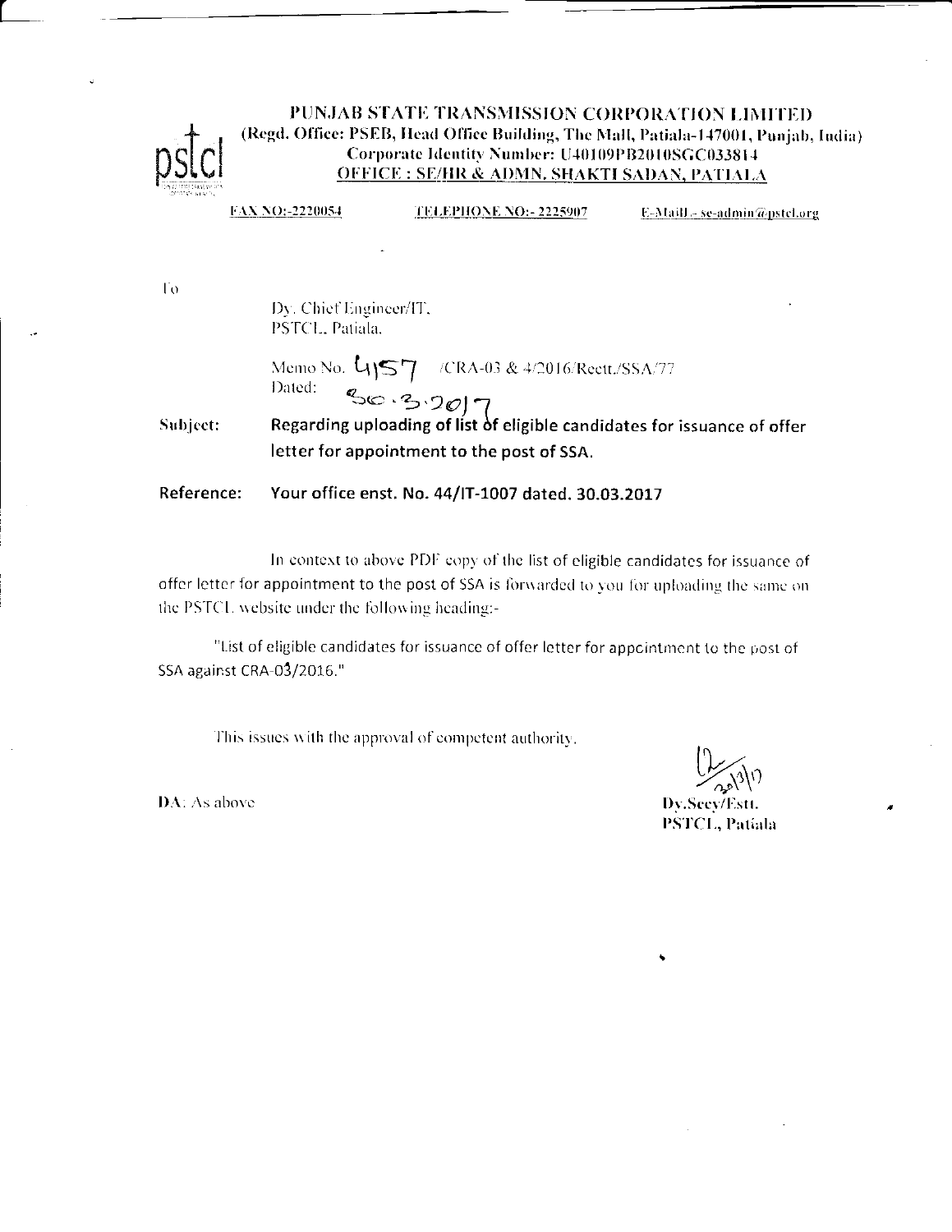List of eligible candidates for issuance of offer Letter for appointment to the post of SSA against CRA-03/2016

| Sr.<br>No.      | Roll No.   | Name/Father's Name                         | Category   | DOB.       | Marks<br>Obtained | Merit<br>No.    |
|-----------------|------------|--------------------------------------------|------------|------------|-------------------|-----------------|
|                 |            | <b>GENERAL</b>                             |            |            |                   |                 |
| $\mathbf{1}$    | 6101160025 | AKSHAY BHARGAV/ JANAK RAJ SHARMA           | Gen        | 14-05-1991 | 68.00             | $\mathbf{1}$    |
| $\mathcal{P}$   | 6101160026 | AZADWINDER SINGH/ GURDAS SINGH             | Gen        | 27-01-1993 | 65.50             | $\overline{z}$  |
| 3               | 5301160139 | ARVINDER SINGH/ BALWINDER SINGH            | SC/(O)     | 19-09-1990 | 63.50             | 3               |
| 4               | 5203160207 | KAMNI/ PARDEEP KUMAR                       | Gen.       | 29-12-1993 | 61.00             | 4               |
| 5.              | 5803160068 | ABHISHEK RAJ/ VIJAY KUMAR                  | Gen        | 05-11-1994 | 60.00             | 5.              |
| 6.              | 5203160232 | RAMANDEEP SINGH/ BALJINDER SINGH           | Gen        | 08-11-1994 | 59.75             | 6.              |
| 7               | 6001160064 | PUSHPINDER SINGH DHIMAN/<br>RUPINDER SINGH | Gen        | 13-07-1992 | 59.50             |                 |
| 8               | 5803160216 | GURINDER SINGH/ SWARN SINGH                | Gen        | 05-05-1990 | 59.50             | 8               |
| 9.              | 5601160033 | PUSHPINDER SINGH/ PARMINDER SINGH          | Gen        | 11-11-1992 | 58.50             | 9               |
| 10              | 5301160010 | EKANSH ATTRI/ TARSEM CHAND ATTRI           | Gen        | 12-02-1992 | 58.50             | 10              |
| 11              | 5203160048 | JUHI SONDHI/ DINESH SONDHI                 | Gen        | 09-06-1993 | 58.50             | 11              |
| 12 <sub>2</sub> | 5203160194 | DEVSI PAREEK/ JAGDISH PAREEK               | Gen        | 13-07-1987 | 58.25             | 12              |
| 13              | 5203160250 | BANDHU RAJ SINGH/ KARAMJEET SINGH          | BC         | 08-05-1992 | 57.75             | 13              |
| 14              | 5203160130 | <b>GURSEVAK SINGH/ BHOORA SINGH</b>        | Gen        | 30 06-1988 | 57.25             | 14              |
| 15              | 5203160167 | NAVKAMAL SINGH/ JASWINDER SINGH            | Gen        | 11-12-1994 | 57.25             | 15              |
|                 |            | SC(SC/MB, SC/O)                            |            |            |                   |                 |
| 16              | 5401160104 | JASWINDER SINGH/ CHAMAN SINGH              | SC/(O)     | 19-11-1990 | 51.25             | 50              |
| 17              | 5802160003 | <b>BARINDER SINGH/ SOHAN SINGH</b>         | SC/(O)     | 07-12-1991 | 47.75             | 101             |
| 18              | 5803160211 | SUNIL KUMAR/ PURAN CHAND                   | SC/(O)     | 18 07-1989 | 47.50             | 103             |
| 19              | 5203160188 | MANPREET SINGH/ BRHAM SINGH                | SC/(O)     | 22-01-1992 | 47.25             | 11 <sub>2</sub> |
| 20              | 5803160158 | SIMRANJIT SINGH/ KANWALINDERJIT SINGH      | SC/(O)     | 29-01-1995 | 46.50             | 128             |
| 21              | 5401160105 | JATINDER TEJI/ BHULLA RAM TEJI             | $SC/$ (MB) | 21-03-1992 | 45.75             | 141             |
| 22              | 5701160002 | SUKHWINDER SINGH/ GURDIAL SINGH            | SC/(O)     | 28-12-1990 | 45.75             | 142             |
| 23              | 5401160062 | PRADLEP RAI/ RAM SAROOP                    | SC/(O)     | 09-10-1988 | 45.75             | 145             |
| 24              | 5803160139 | <b>GURPREET SINGH/ AJAIB SINGH</b>         | SC/(O)     | 16-06-1993 | 45.00             | 151             |
|                 |            |                                            |            |            |                   |                 |